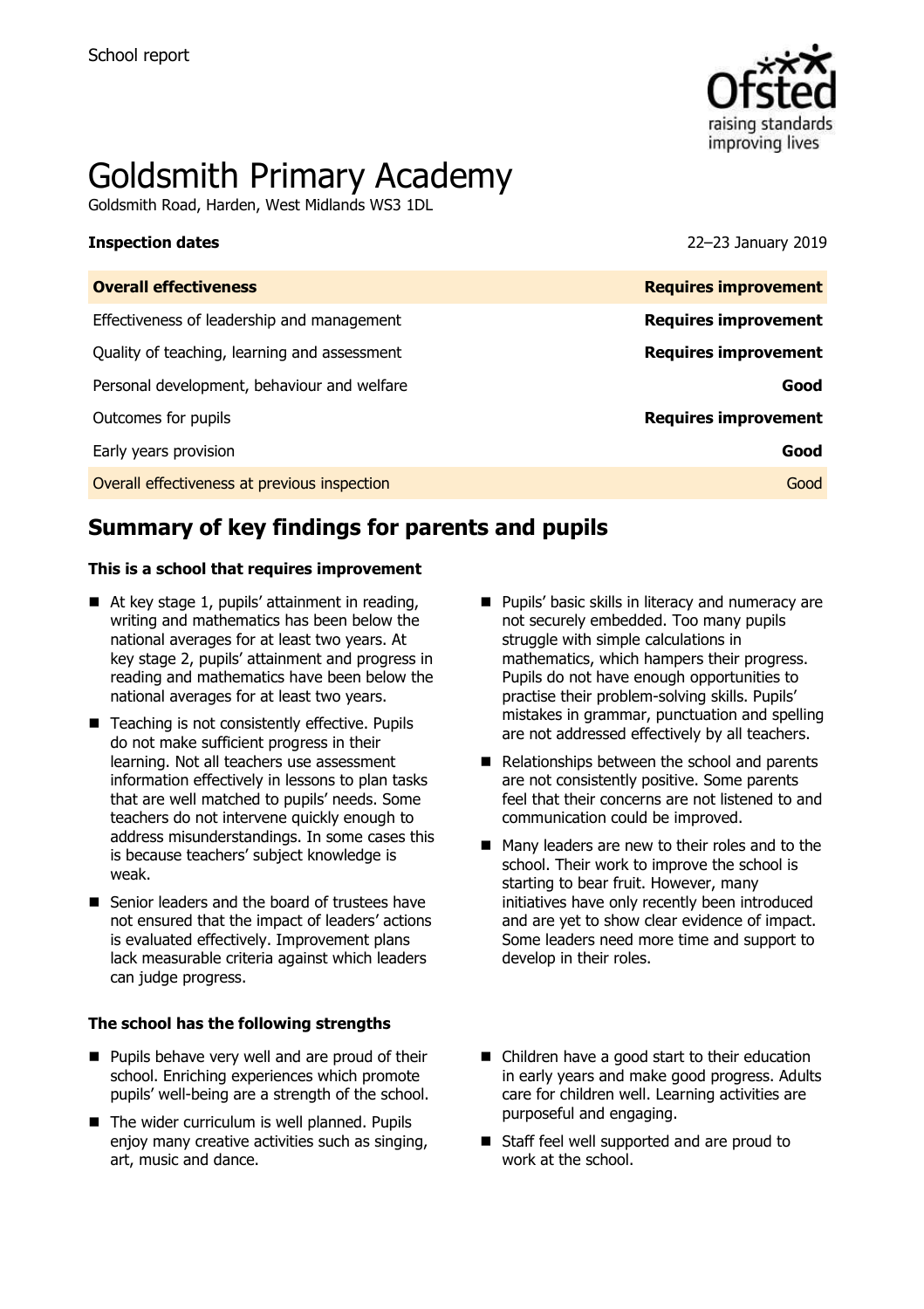

# **Full report**

### **What does the school need to do to improve further?**

- Improve outcomes for all groups of pupils rapidly so that pupils are better prepared for the next stage of their education by ensuring that:
	- pupils' basic skills in literacy and numeracy are secure and any remaining gaps in their learning are correctly identified and filled promptly
	- pupils are better supported to embed their knowledge and skills in mathematics by providing more opportunities for problem-solving.
- **IMPROVE the quality of teaching and learning by ensuring that:** 
	- all teachers assess pupils' learning effectively, design tasks that are better matched to pupils' needs and intervene quickly to address misconceptions
	- teachers are supported to develop their subject knowledge, particularly in mathematics and English.
- **IMPROVE LEADERSHIP and management by ensuring that:** 
	- subject and phase leaders develop in their roles so that they have a greater impact on improving teaching and outcomes
	- relationships with parents are improved
	- leaders evaluate more rigorously the impact of additional funding and support so that those responsible for governance are better able to hold them to account.
- An external review of the school's use of the pupil premium should be undertaken in order to assess how this aspect of leadership and management may be improved.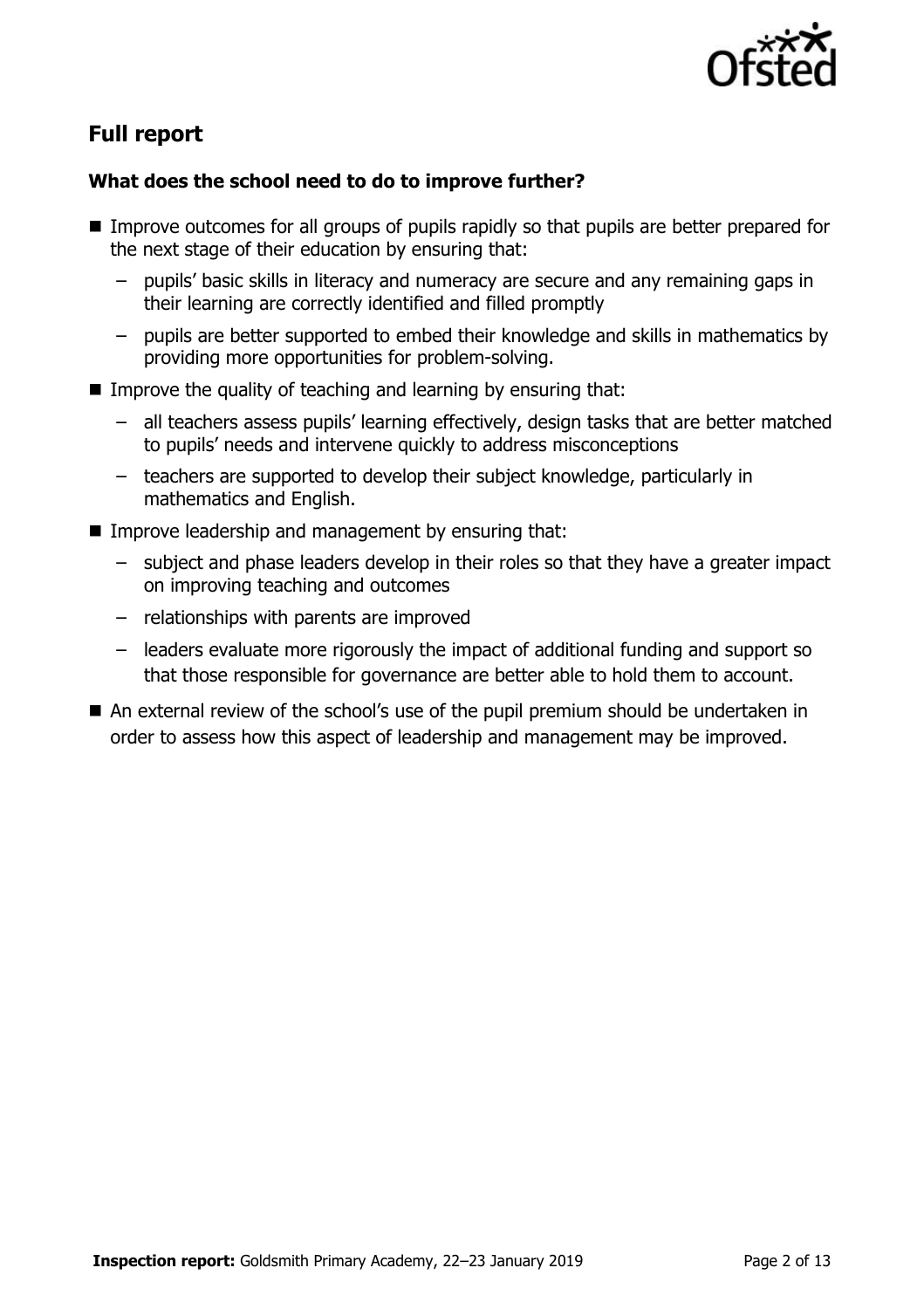

## **Inspection judgements**

#### **Effectiveness of leadership and management Requires improvement**

#### Since the last inspection, the school has had numerous headteachers and changes to staffing. This has affected many aspects of the school's work, including the quality of teaching, relationships with parents and outcomes for pupils. In many areas of the school, outcomes have declined since the last inspection but improvements are now starting to emerge.

- The current headteacher has brought stability and cohesion to the school in a relatively short space of time. Other leaders, many of whom are new to their posts, are working well with the headteacher to bring about the necessary improvements. Together, they have a realistic view of the quality of education being provided. They have identified the correct priorities for improvement and, together with leaders from the Windsor Academy Trust (WAT), they are ambitious for the school to improve so that pupils achieve to the best of their ability. Behaviour and attendance are two key aspects of school life where leaders have brought about improvements.
- Pupils' attendance, which historically was well below that found nationally, has improved over the last term. This has been achieved through a combination of approaches, including working with families to overcome barriers, such as transport difficulties. Leaders have also focused on making school an exciting and fun place to be so that pupils want to come to school. Pupils are proud be part of the Goldsmith community; they are happy, confident and articulate.
- Some parents are very appreciative of the support they receive from the school. One parent said, 'Goldsmith is a great place to be.' However, a significant minority of parents do not share this view. They say that leaders do not communicate with them effectively about their children's education and well-being. Leaders are working hard on forging more positive relationships with all parents, for example through the recently established parents' forum. Despite this, relationships with some families are strained.
- Subject and phase leaders have detailed action plans in place for their areas of responsibility. Many initiatives have been introduced recently. However, it is too soon to see evidence of impact on pupils' outcomes. Plans do not include success criteria that are specific or measurable enough to enable leaders to evaluate impact effectively.
- The trust provides a great deal of support to improve the quality of leadership and teaching. Lead practitioners for English and mathematics and other areas work closely with subject leaders and class teachers in the school to improve their skills. However, leaders do not evaluate the impact of their actions rigorously enough so the impact of this support on pupils' achievement is not fully evident. Directors of the trust are therefore not able to hold leaders to account sufficiently rigorously to bring about the necessary improvements.
- Staff feel well-supported and most are proud to work at the school. They say that leaders consider their work–life balance when introducing new initiatives.
- The school receives a significant amount of pupil premium funding, which is used in a variety of ways to remove barriers to learning for disadvantaged pupils. There is evidence that this is starting to make a real difference in terms of the attendance of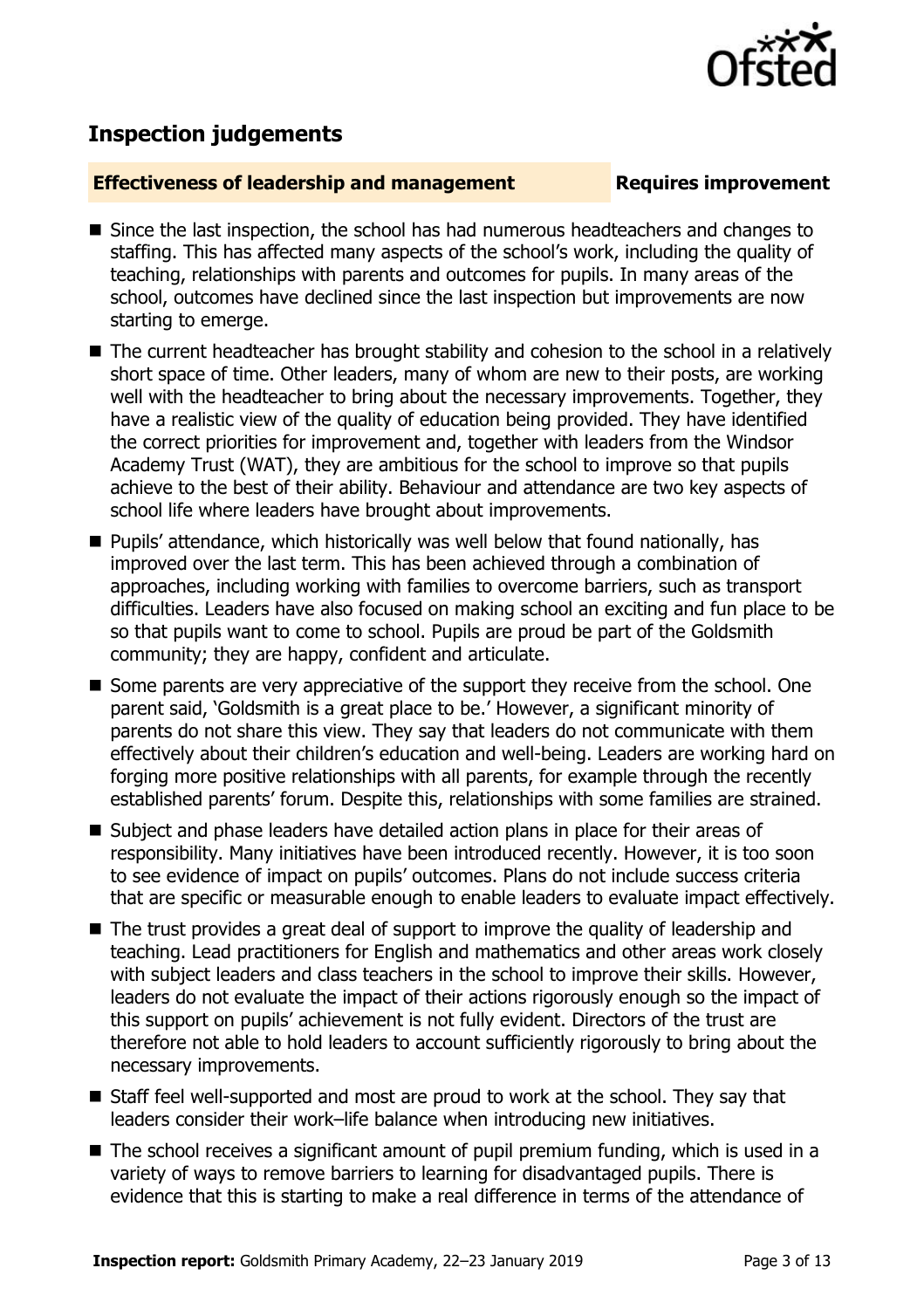

disadvantaged pupils. However, the school's assessment information and work in pupils' books shows that gaps between the achievement of disadvantaged pupils and other pupils nationally are not closing, particularly in reading and mathematics.

- The physical education and sport premium for primary schools is used to provide opportunities for pupils to develop their confidence and achieve success in a range of sports and competitions. For example, pupils compete in the Windsor Academy Trust Olympics each year and many other inter-school competitions, including girls' football.
- The wider curriculum, which is a strength of the school, is designed to address the needs of the pupils and to raise their aspirations. To extend pupils' vocabulary, there is a commitment to using high-quality texts which provide the stimulus for learning in the foundation subjects. Pupils' creativity is developed through a wide range of art, music, dance and drama activities, which are an integral part of the curriculum. Leaders have focused on creating an environment which is rich in language. Corridors and classrooms have lively and stimulating displays. Pupils are very proud of the recently refurbished library. A recently introduced reading scheme is raising the profile of reading across the school. Pupils compete to read as many books as possible. Staff share the books they are reading with pupils too. As a result, there is a buzz about reading in the school.
- There is a strong commitment on the part of the trust to promote pupils' social and cultural development. All pupils learn to play a musical instrument. A wide range of extra-curricular activities are offered to expose pupils to exciting opportunities beyond their immediate community. For example, pupils recently took part in the Young Voices concert at the NEC. The WAT pledge of '11 things to do before you are 11' offers pupils the chance to have life experiences they may not otherwise have, including sleeping in a tent, visiting London or meeting a famous person. This reflects the commitment of leaders in the school and across the trust to enrich every pupil's life.

#### **Governance of the school**

- The academy's local advisory board (LAB) is chaired by a director of the trust. Clear lines of accountability exist between the directors of the trust and the LAB through the trust's standards and performance committee.
- $\blacksquare$  Members of the LAB are committed and ambitious for the school to improve. They acknowledge that standards have not been good enough at the end of key stage 1 and 2 in recent years. LAB members appreciate the high volume of support being provided to the school from the trust.
- However, directors and LAB members do not have a clear understanding of how pupil premium funding and support affects pupils' outcomes, because leaders do not evaluate the impact of support effectively.

### **Safeguarding**

- $\blacksquare$  The arrangements for safeguarding are effective.
- Leaders have ensured that there is a culture of vigilance in terms of safeguarding. Staff know how to spot the signs that a child may be being abused or neglected and they know how to raise their concerns. Staff receive regular training to update their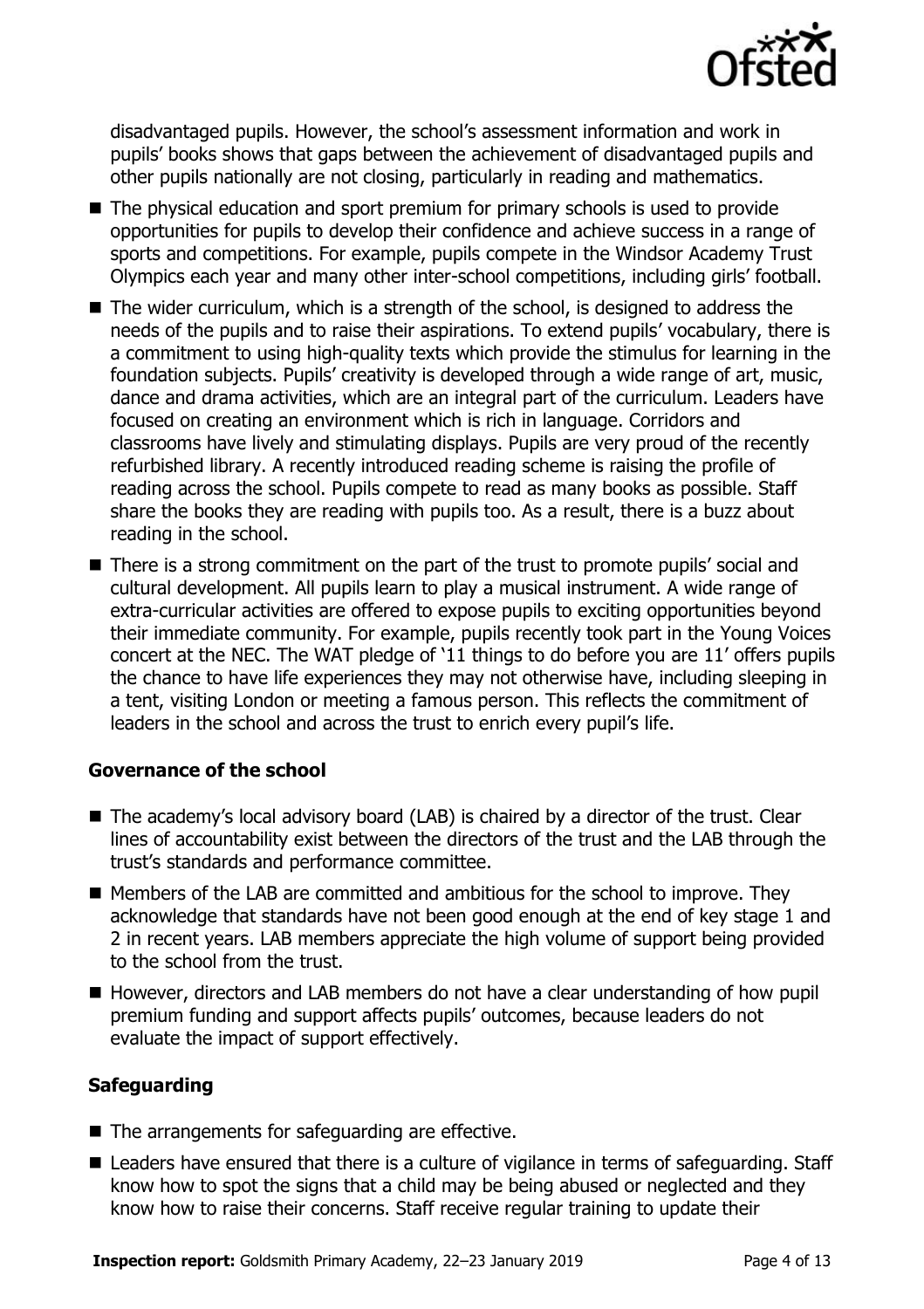

knowledge about safeguarding, including training relating to the 'Prevent' duty.

- Leaders are rigorous in following up referrals to external agencies. They make sure that no pupil is left vulnerable, even when the family has moved away from the area and the child has left the school. Leaders make sure they know pupils are safe, wherever they are, even if this is overseas.
- **Pupils say they feel safe in school and that bullying rarely happens. If it does, they are** confident that adults will sort it out quickly.
- A new online system helps pupils to recognise the signs of grooming or potential radicalisation. Pupils read a series of scenarios and choose how they would respond from a number of options. In this way, pupils are alerted to the dangers of talking to strangers online, even if they appear friendly. Pupils talk confidently about how this has helped them to better understand risks.

#### **Quality of teaching, learning and assessment Fig. 2.1 Requires improvement**

- Although the trust is providing comprehensive support, the quality of teaching is not yet consistently good across the school. Despite early signs of improvement, the impact of the support on pupils' outcomes is not yet fully evident. Nevertheless, positive relationships exist between staff and pupils. Together with well-established routines and consistent expectations, this ensures that pupils behave very well in lessons.
- There is now a consistent approach to planning lessons across the school, based on the trust's model lesson approach. Lessons start with a 'smart start', which builds on the previous lesson. Teachers are expected to review pupils' learning before moving on to next steps, adapting their teaching approaches based on pupils' understanding. Where teachers are applying this model well, particularly when reviewing pupils' learning, teaching is effective.
- However, some teachers do not assess pupils' learning consistently well in lessons to inform the next steps to be taken. This results in learning activities that are not well matched to pupils' needs. When pupils are struggling to understand, teachers do not spot this and address their difficulties promptly. As a result, teaching is less effective and pupils do not make as much progress as they should in their learning.
- Teachers are using high-quality texts as class reading books, which challenge pupils and help to extend their vocabulary. However, the tasks set following the sharing of these texts are not always well matched to pupils' needs. As a result, some pupils struggle to complete their work. Middle-ability pupils, in particular, need more support to complete tasks step by step in order to succeed. Inspection evidence, including work in pupils' books, shows that this is often the case.
- In mathematics, leaders have recently introduced initiatives to increase the level of challenge in lessons. Pupils can choose from three levels of challenge: basic, advanced and depth (BAD). Most pupils were able to explain to inspectors what the challenge was asking them to do and why they chose it. However, some of the most able pupils were not sufficiently challenged, even when they had chosen the most difficult 'depth' challenge. Some pupils agree that, although mathematics lessons are harder recently, they would like to have even more challenging work.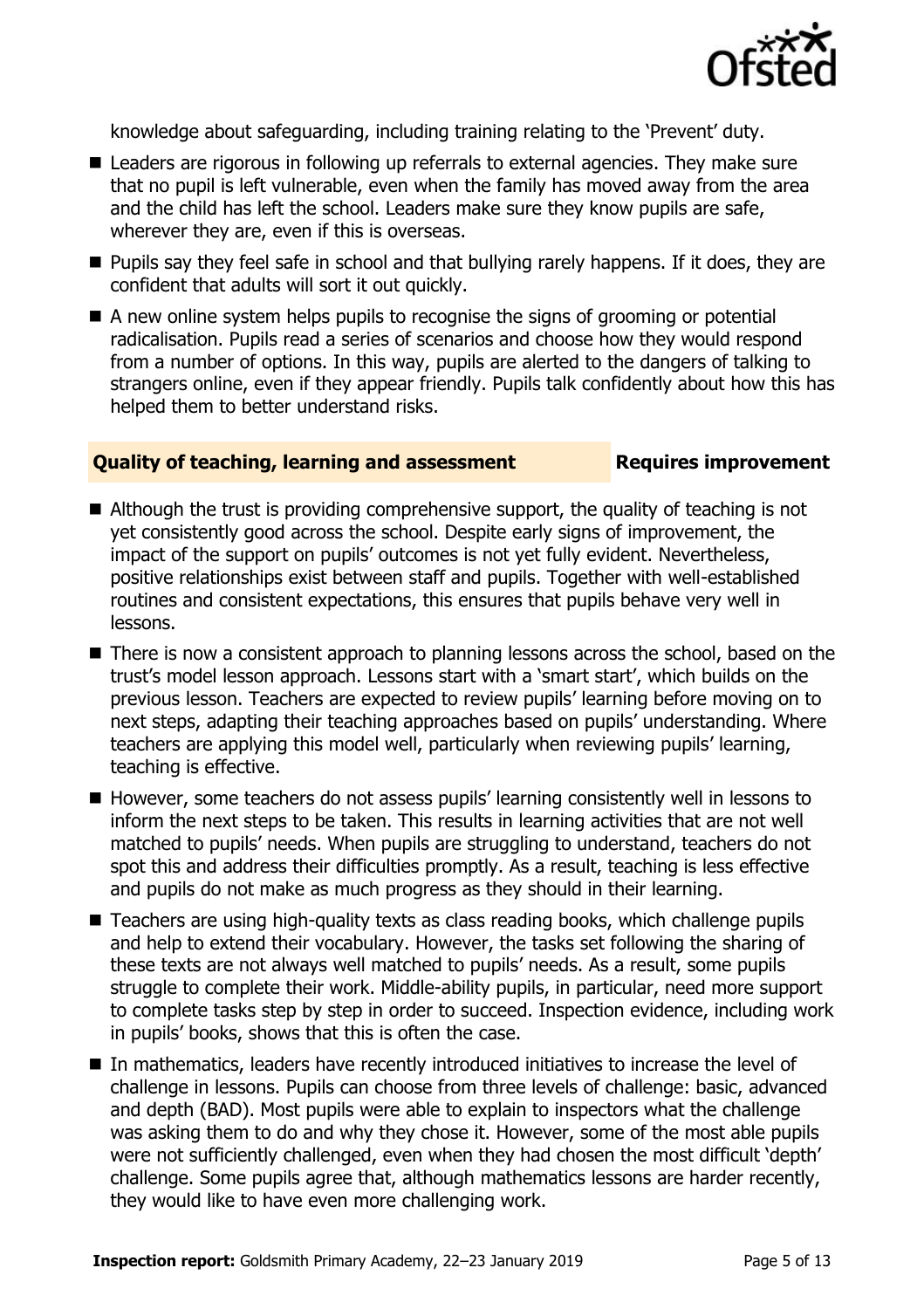

- Where teachers' subject knowledge is strong, teaching is more effective. However, where teachers' subject knowledge is weaker, they do not always spot when pupils misunderstand or where gaps in pupils' knowledge and skills need to be filled before they can proceed. In addition, where teachers do not model the use of mathematical language correctly pupils become confused, which hampers their progress.
- Work in pupils' books shows that in mathematics pupils do not have enough opportunities to practise problem-solving. As a result, when pupils are faced with unfamiliar mathematical problems, they do not know how to tackle them confidently.
- Leaders have recently introduced a new approach to the teaching of phonics. Teachers have received training and further training is planned. This is leading to improvements in the impact of teaching over time. Pupils are taught in carefully targeted groups and established routines support pupils' learning. Leaders have a good understanding of each pupils' stage of development. Where teaching is most effective, teachers are quick to pick up and correct pupils' errors. However, this is not yet consistently done well. The pupils who need the most help to catch up are not currently benefiting from the most expert teaching. Where phonics teaching is less effective, teachers are not responding to pupils' errors quickly enough. They are not picking up misconceptions as the lesson progresses, which means that pupils' misunderstandings persist, and this slows their progress.
- Work in pupils' books shows that basic errors in grammar, punctuation and spelling are not being addressed over time. For younger pupils, incorrect letter formation is not addressed consistently. For older pupils, over time, basic errors in sentence construction are not picked up effectively enough. Teachers do not have high enough expectations in terms of the quantity and quality of writing across different subjects of the curriculum.
- Learning support from adults other than teachers is not consistently used effectively in lessons. In some classes, pupils are well supported because tasks are well matched to their needs and learning support assistants are able to help them make progress. However, in some classes support is less effective because tasks are not well matched to pupils' needs, particularly for the least able and pupils with special educational needs and/or disabilities (SEND). Learning support assistants are not able to support pupils effectively as a result.

#### **Personal development, behaviour and welfare Good**

#### **Personal development and welfare**

- The school's work to promote pupils' personal development and welfare is good.
- The school's strong commitment to pupils' physical and emotional well-being underpins all aspects of school life. The ASPIRE curriculum is underpinned by this commitment, as well as principles of equality and social mobility. Learning is brought to life through trips and external visitors who provide positive role models for pupils to aspire to. Recent visitors have included engineers from Jaguar Land Rover and representatives from the National Aeronautics and Space Administration. Residential trips, for example to an outdoor education centre in Wales, help pupils to develop independence,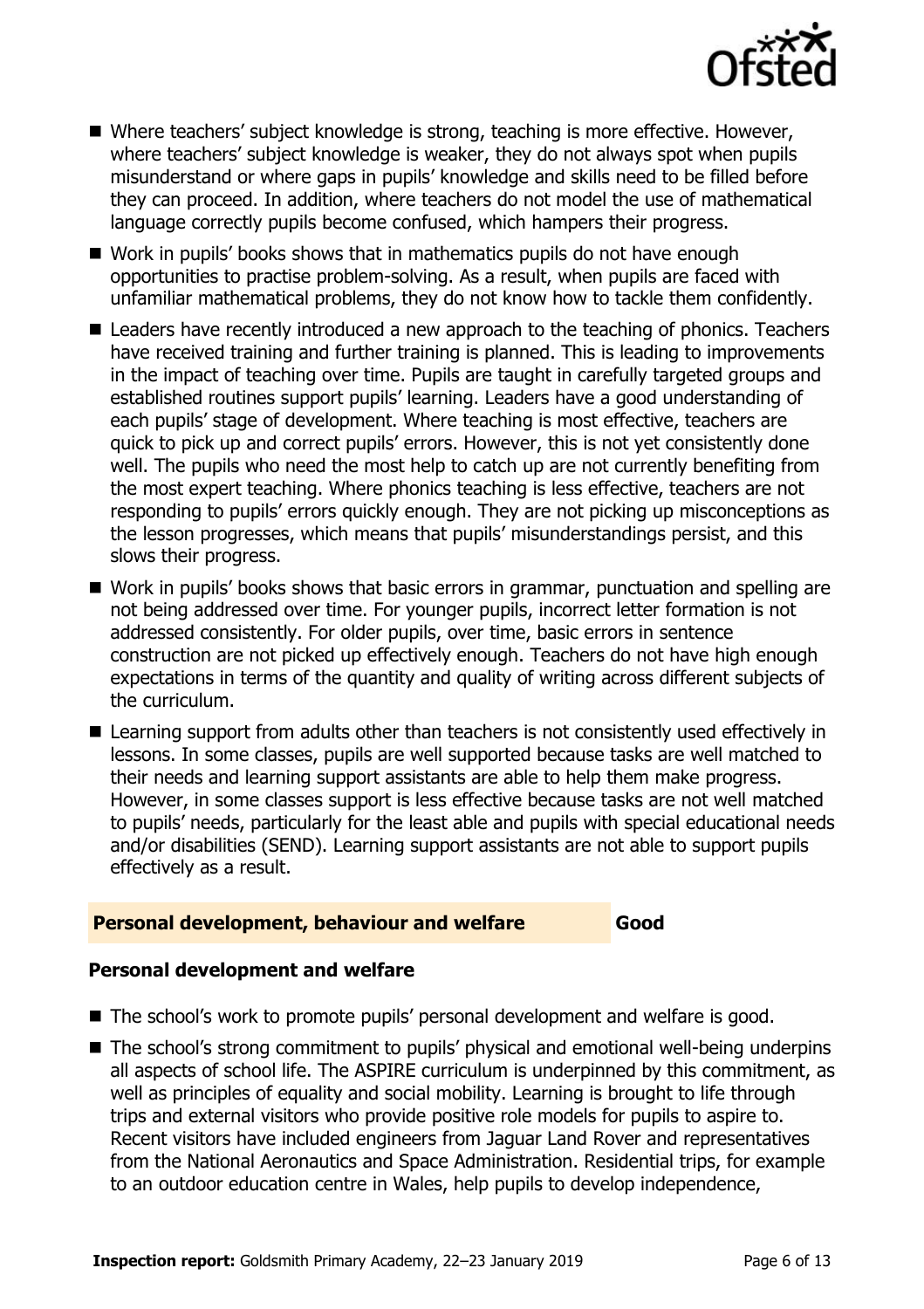

confidence and resilience.

- **Pupils'** emotional welfare is a high priority. Pupils post a note about any concerns they have in the 'worry box'. Staff check the box every day and follow up on concerns.
- **Pupils say that bullying doesn't really happen. A recent workshop helped pupils to** understand that bullying is something that happens 'several times on purpose' (STOP) and how they can help to tackle it if it does happen.
- A wide range of extra-curricular clubs and activities take place for pupils to enjoy, including sports, singing and crafts. A group of pupils told inspectors excitedly that, the evening before the inspection, they had taken part in the Young Voices concert at the NEC. This exciting and unforgettable experience is one example of the school's work to raise pupils' aspirations and broaden their horizons.
- **Pupils have a strong sense of right and wrong. They learn to respect each other and** tolerate different cultures and faiths. One pupil's comment summarised the views of many: 'We respect everyone no matter what, even if we don't agree with them.'

#### **Behaviour**

- $\blacksquare$  The behaviour of pupils is good.
- **Pupils are polite and respectful towards each other and towards adults. Leaders have** focused on ensuring that all staff have high expectations of pupils' behaviour. Pupils understand why this is important. They know that they have a right to learn and to be safe in school. They also understand that it is their responsibility to behave well, too. This helps to promote self-discipline.
- The school is calm and orderly. Well-established routines ensure that pupils enjoy breaks and lunchtimes happily with their friends.
- **Positive relationships between pupils and between staff and pupils help to ensure that** children enjoy coming to school and are keen to learn. Disruption to learning through poor behaviour rarely happens.
- Attendance, which has previously been well below that seen nationally, has improved significantly over recent months as a result of leaders' actions. Support is provided for parents who struggle to get their children to school, whatever the reason. For example, the breakfast club, which is free and open to all pupils to attend, makes children want to come to school and helps to promote good attendance. Staff create a caring atmosphere which promotes a positive start to the day. Pupils enjoy a range of activities such as board games, table football and 'wake up, shake up'. These activities help pupils to develop social skills, confidence, healthy eating and active lifestyles.
- The school's family support team works closely with parents to find solutions to any difficulties they have getting children to school. They meet with parents and visit families at home, when appropriate, to provide support.
- The school works closely with the local authority attendance officers, who will issue fines to parents who do not ensure that their children attend school regularly.

**Outcomes for pupils Requires improvement**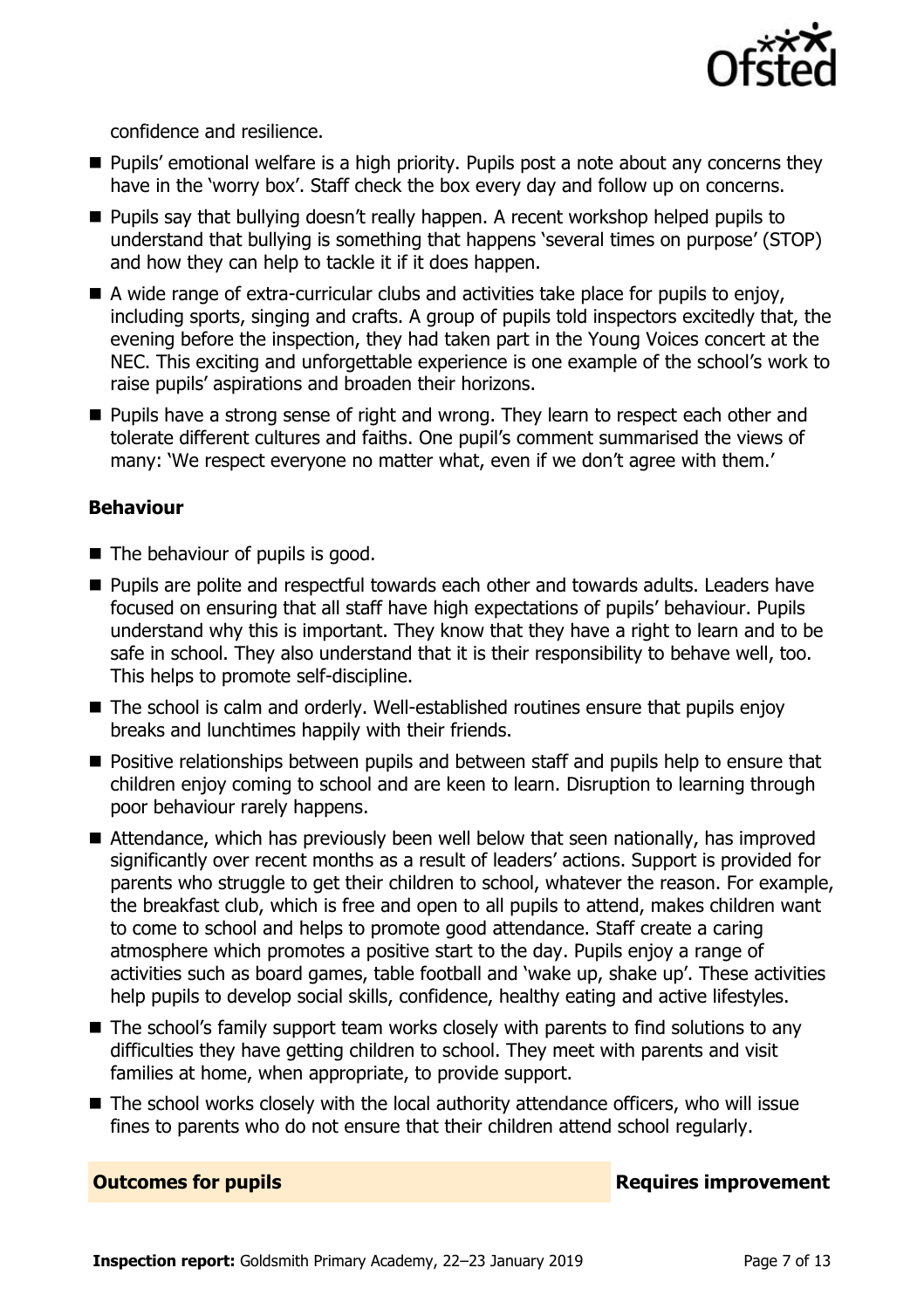

- Since the last inspection, improvements to standards across the school have been variable. While there have been some improvements in early years and phonics, outcomes at the end of key stages 1 and 2 in 2018 remained weak in many areas.
- Outcomes in early years have improved over the last three years. In 2018, the proportion of children achieving a good level of development for their age increased to be in line with the national average. This represents good progress, as a significant proportion of children joined the school with skills below those that are typical for their age, particularly in language and communication. Current children's work suggests that there is a similar picture of strong progress this year. Teachers in early years use assessment information well to design activities to address next steps in children's development.
- $\blacksquare$  The proportion of pupils achieving the expected standard in the phonics screening check has also improved year on year over the last three years, and in 2018 was in line with the national average. As a result of recent staff training and the new approach to the teaching of phonics, current assessment information and inspection evidence show that this improving trend is continuing.
- $\blacksquare$  In 2018, at key stage 1, there were slight improvements in the proportions of pupils achieving the expected standard for their age in reading, writing and mathematics compared to the very low proportions in 2017. However, attainment remained below the national averages in all three areas in 2018.
- At the end of key stage 2 in 2018, the proportion of pupils achieving at the expected standard for their age in the combined measure of reading, writing and mathematics was well below the national average. Pupils' attainment at the expected standard for their age in reading and mathematics has been well below the national averages at key stage 2 for the last three years. No pupils have achieved at the higher standard in reading, writing and mathematics combined for the last three years.
- $\blacksquare$  However, in 2018 pupils made better progress in mathematics by the end of key stage 2 compared with 2017. Pupils' progress in writing was in line with that seen nationally in 2018.
- The school's assessment information for current pupils suggests that, for upper key stage 2 classes, a higher proportion of pupils are achieving at the standard expected for their age in reading, writing and mathematics than was the case in previous years. However, from their starting points, this still does not represent strong enough progress.
- **Pupils currently in lower key stage 2 classes are not making sufficient progress to close** the gaps in their learning. This is because the teaching they are receiving is not sharply enough focused on addressing their needs. This is particularly the case for disadvantaged pupils and those with SEND.

#### **Early years provision Good Good**

<sup>■</sup> Children in the early years have a very positive introduction to school. Staff are caring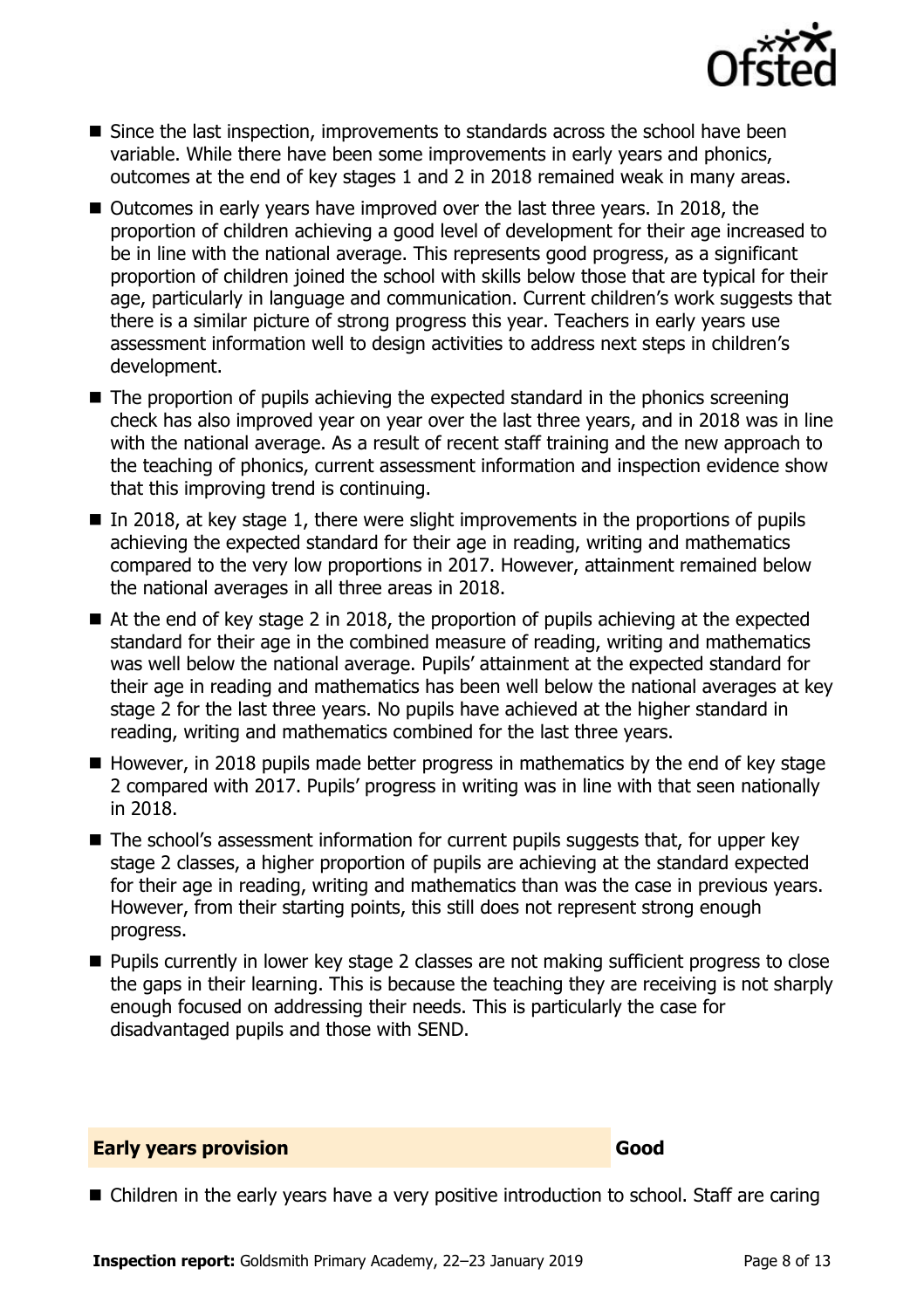

and children are well looked after. In the Nursery and Reception classes there is a vibrant atmosphere where children are engaged in purposeful activities that support learning effectively. Children are well behaved. They listen attentively to teachers and other adults and join in enthusiastically with songs and stories.

- Teachers and other adults know the children well and use assessment information effectively to target the next steps in children's learning. Children make good progress from their starting points.
- Children's language skills develop quickly because they are encouraged to speak as often as possible by adults who prompt them to use and extend their vocabulary in songs, stories and role play. As a result, children are confident to express their thinking and ideas.
- The curriculum is used well to inspire and extend children's curiosity and learning. For example, at the time of the inspection children were very excited by the recent snowfall. Adults used this as an opportunity to extend children's vocabulary by encouraging pupils to feel and describe the snow. One child brought a snowball into school and the teacher asked her to describe what was happening and why, as the snow melted in her hands.
- Leaders have focused on developing an environment rich in language and communication opportunities, to address children's needs. Teachers and other adults model the good use of language well, in the main. Children listen to teachers reading high-quality texts which excite and engage children, as well as providing good language models.
- Children's early literacy skills are developed well through effective phonics teaching. Teachers make the link between reading and writing explicit from the start. Letter formation is modelled well by teachers and adults. Children have plenty of opportunities for mark-making independently, including using IT and a range of other resources. Children quickly move on to writing whole words and sentences. Children's work on display and in their learning journeys shows they make good progress in writing by the end of Reception. As a result, they are well prepared for Year 1.
- Leadership in the early years is effective. Leaders set ambitious targets for all children and identify needs quickly. They have a good understanding of the strengths of the provision and have put in place effective systems to drive improvement. All children, including disadvantaged children and those with SEND, make good progress because activities are well matched to their needs and adult support is effective.
- Two-year-old children are well cared for in separate areas from the rest of the school. There is a calm and purposeful learning atmosphere here. Children are engaged in a range of activities appropriate to their age to develop their social skills. The outdoor area is used effectively to develop children's skills, such as balance and coordination.
- Safeguarding and statutory welfare reguirements are met. Staff and parents enjoy positive relationships which support children's learning and keep them safe. Parents say their children are happy in the early years and staff communicate well with them. There is much good practice in early years that is worthy of sharing more widely across the school.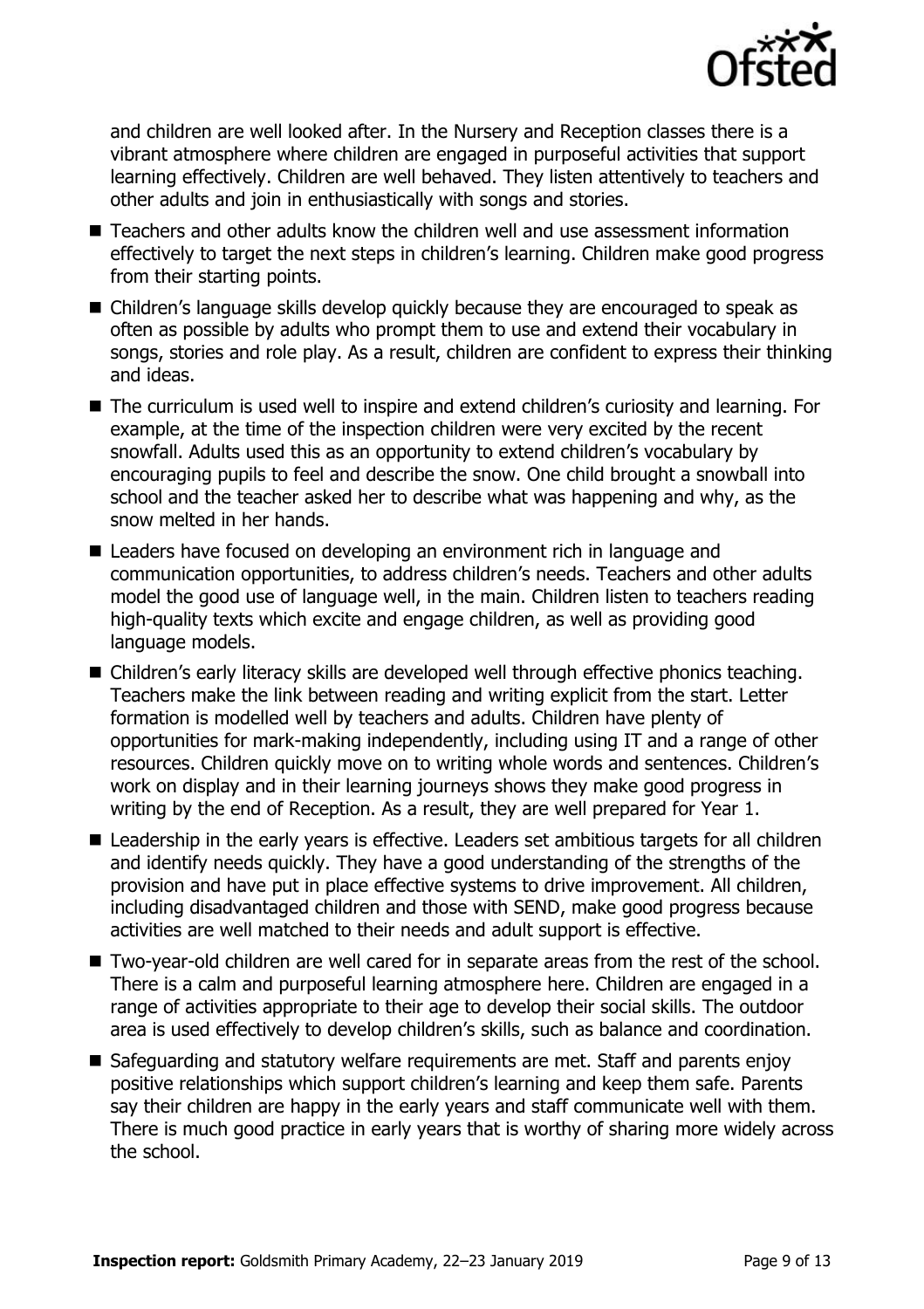

# **School details**

| Unique reference number | 138591   |
|-------------------------|----------|
| Local authority         | Walsall  |
| Inspection number       | 10058545 |

This inspection of the school was carried out under section 5 of the Education Act 2005.

| Type of school                      | Primary                                          |
|-------------------------------------|--------------------------------------------------|
| School category                     | Academy sponsor-led                              |
| Age range of pupils                 | 2 to 11                                          |
| Gender of pupils                    | Mixed                                            |
| Number of pupils on the school roll | 460                                              |
| Appropriate authority               | Board of trustees                                |
| <b>Chair</b>                        | <b>Andrew Middleton</b>                          |
| <b>Headteacher</b>                  | Zoey Lowe                                        |
| Telephone number                    | 01922 710182                                     |
| Website                             | www.goldsmith.walsall.sch.uk                     |
| Email address                       | postbox@goldsmith.windsoracademytrust.o<br>rg.uk |
| Date of previous inspection         | 10-11 June 2014                                  |

#### **Information about this school**

- Goldsmith Primary Academy joined the WAT in September 2012. The school works closely with other schools in the trust. Some members of staff work across WAT to provide support and training for staff.
- The academy's LAB is chaired by a director of WAT.
- The majority of pupils are of White British heritage. The proportion of pupils who speak English as an additional language is increasing but is still below that which is typical nationally.
- $\blacksquare$  The proportion of pupils with SEND is below average.
- The proportion of pupils supported by the pupil premium is far higher than the national average.
- The school has a Nursery class which children attend on a part-time basis. There are a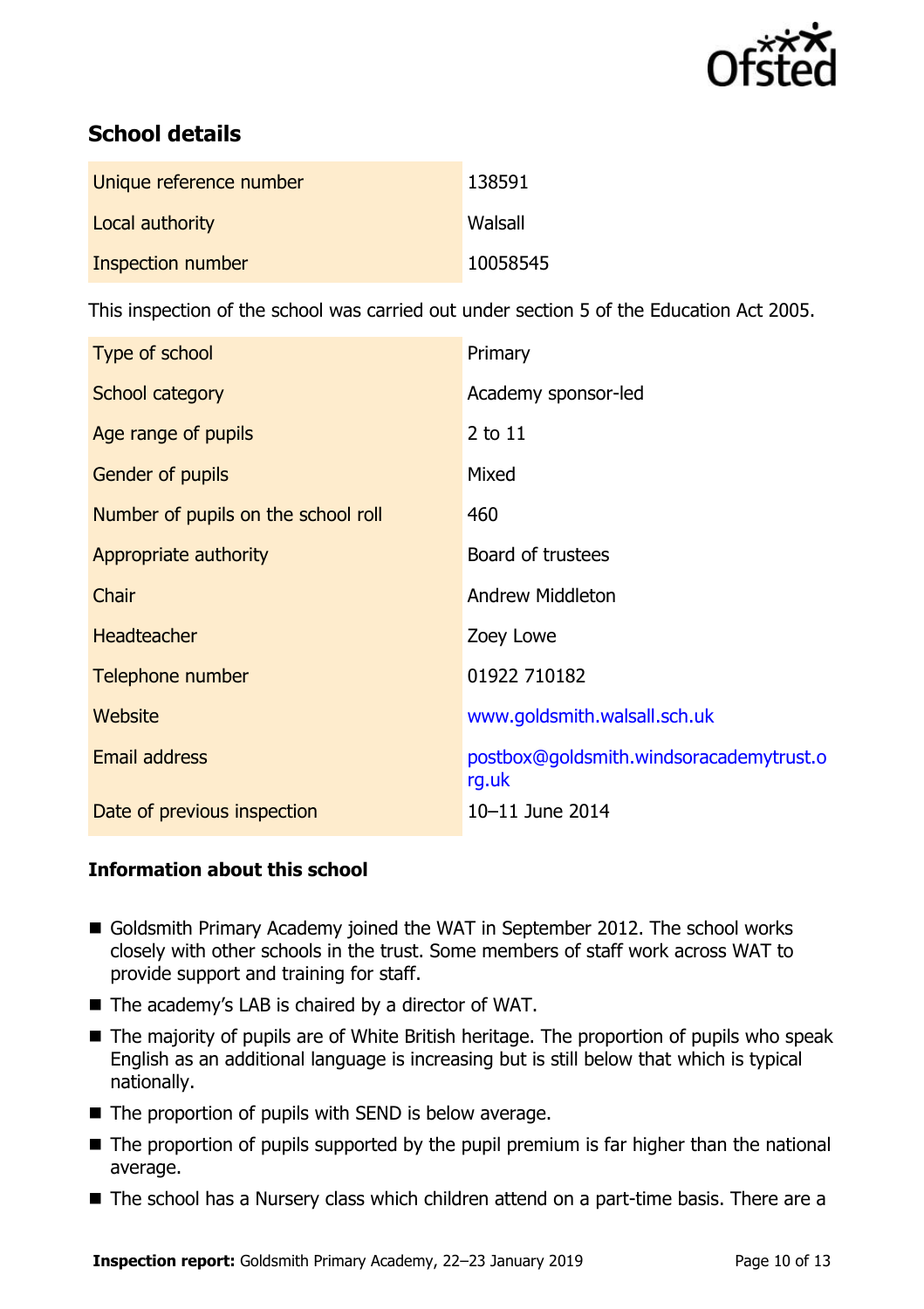

small number of places for two-year-old children.

■ The school runs a breakfast club each morning, which all pupils are welcome to attend.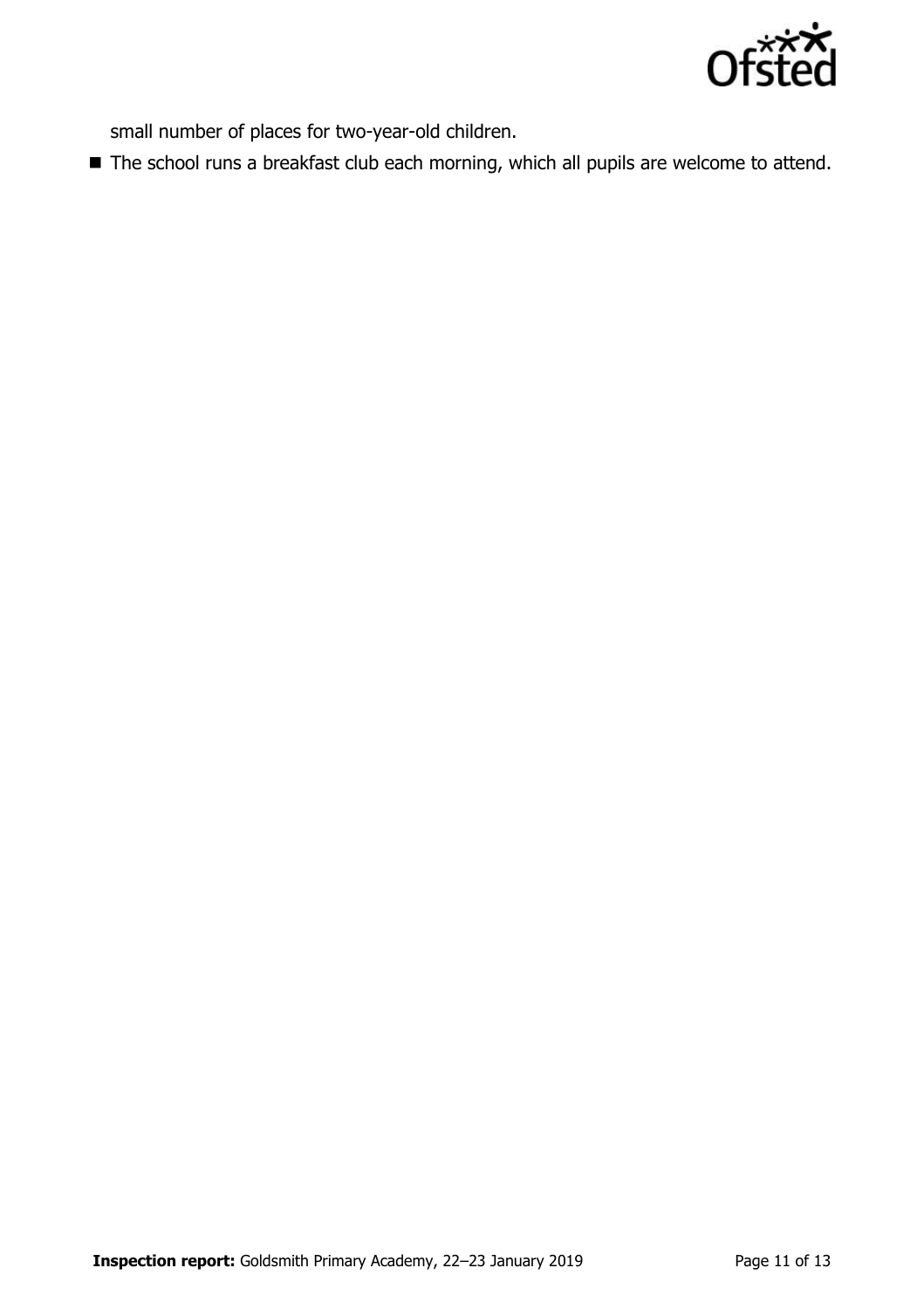

# **Information about this inspection**

- Inspectors observed lessons in all classes across the school. Many of the observations were carried out jointly with senior leaders. Inspectors and leaders discussed their observations and feedback was provided to teachers.
- The lead inspector analysed published data and looked at policies and documents on the school's website prior to the inspection, as well as the school's self-evaluation and development plan. Meetings were held with leaders to discuss these and other documents, including safeguarding and assessment information.
- **Inspectors met with a small group of pupils and talked to pupils at breaktimes and in** lessons.
- The lead inspector met with the chair of the LAB of the academy and the chair of the WAT performance and standards committee, both of whom are also directors of the trust.
- The lead inspector met with the chief executive officer and the deputy chief executive officer of the trust. Meetings were also held with subject and phase leaders in the academy, along with specialist lead teachers from the trust.
- Inspectors looked at work in pupils' books and other documents such as the single central record of recruitment and vetting checks, safeguarding files, monitoring records, current assessment information and minutes of meetings, including the LAB and the trust performance and standards committee.
- **Inspectors spoke to parents at the start of the school day, and took account of 51** responses to Parent View, Ofsted's online parent questionnaire. Eleven free-text comments from parents were also considered. Inspectors met with a small number of parents individually, at their request.
- The lead inspector considered a number of complaints which had been submitted to Ofsted since the last inspection.
- Inspectors also considered 74 responses to the staff questionnaire. There were no responses to the pupil questionnaire.

#### **Inspection team**

| Jane Spilsbury, lead inspector | Her Majesty's Inspector |
|--------------------------------|-------------------------|
| <b>Marilyn Mottram</b>         | <b>Ofsted Inspector</b> |
| <b>Benjamin Taylor</b>         | <b>Ofsted Inspector</b> |